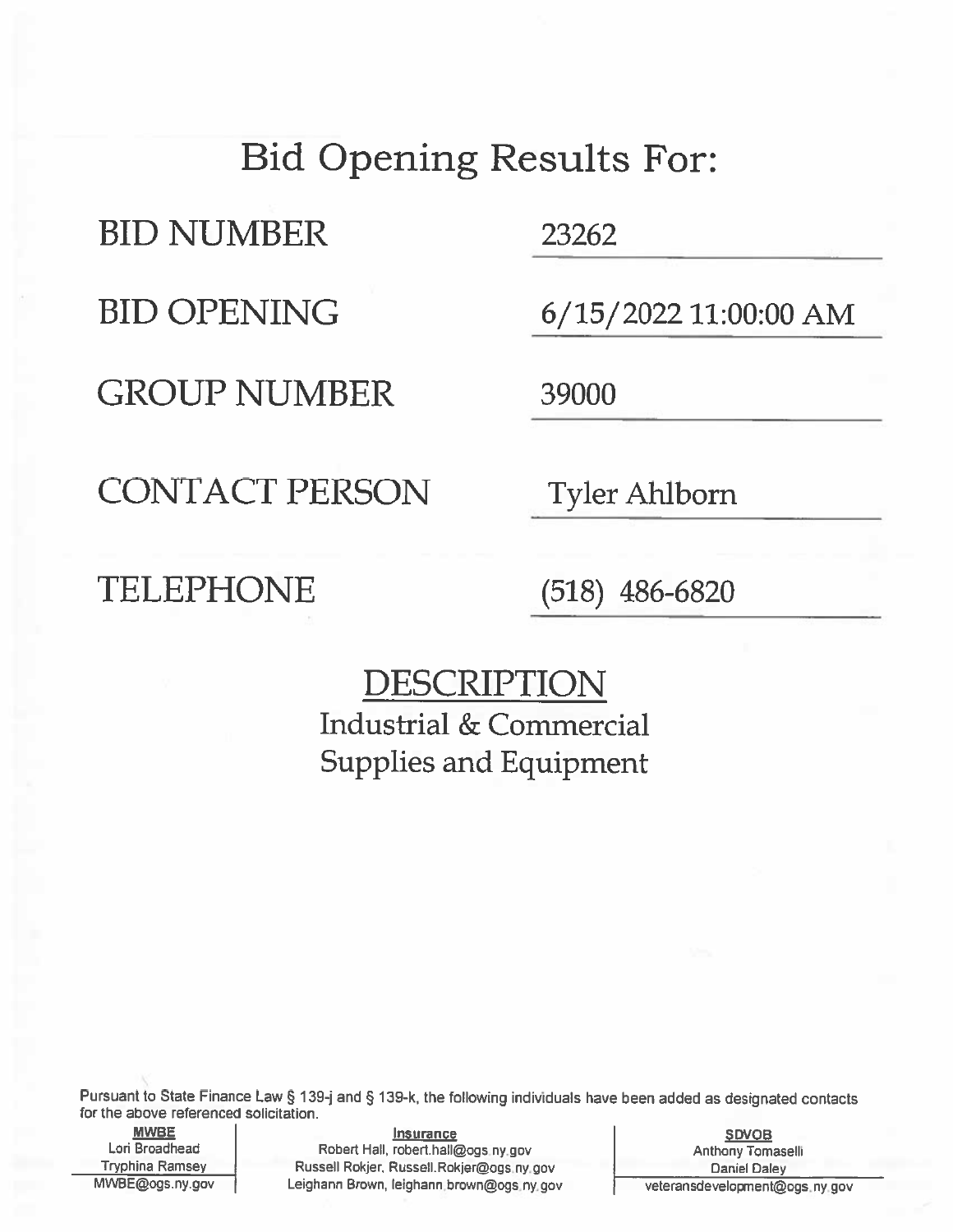**STATE OF NEW YORK EXECUTIVE DEPARTMENT** OFFICE OF GENERAL SERVICES **MAYOR ERASTUS CORNING 2ND TOWER** THE GOV. NELSON A ROCKEFELLER **EMPIRE STATE PLAZA** ALBANY, NY 12242

> This is to certify that I, Jennifer Kuhn have been duly authorized to open bids for materials, equipment and supplies, and that competitive bids on Group No. 39000 were received and opened at the Office Of General Services, Procurement Services, Albany, NY in accordance with with IFB No. 23262 - Industrial and Commercial Supplies and Equipment (Statewide) on Wednesday, June 15th 2022 at 11:00 AM, and that all bids received before the time of the bid opening appear on the attached tabulation of bids.

Date: June 15, 2022

Jennifer Kuth, Contract Management Specialist 3 OGS Procurement Services, **Bid-Reom Pacilitator OGS Procurement Customer Services**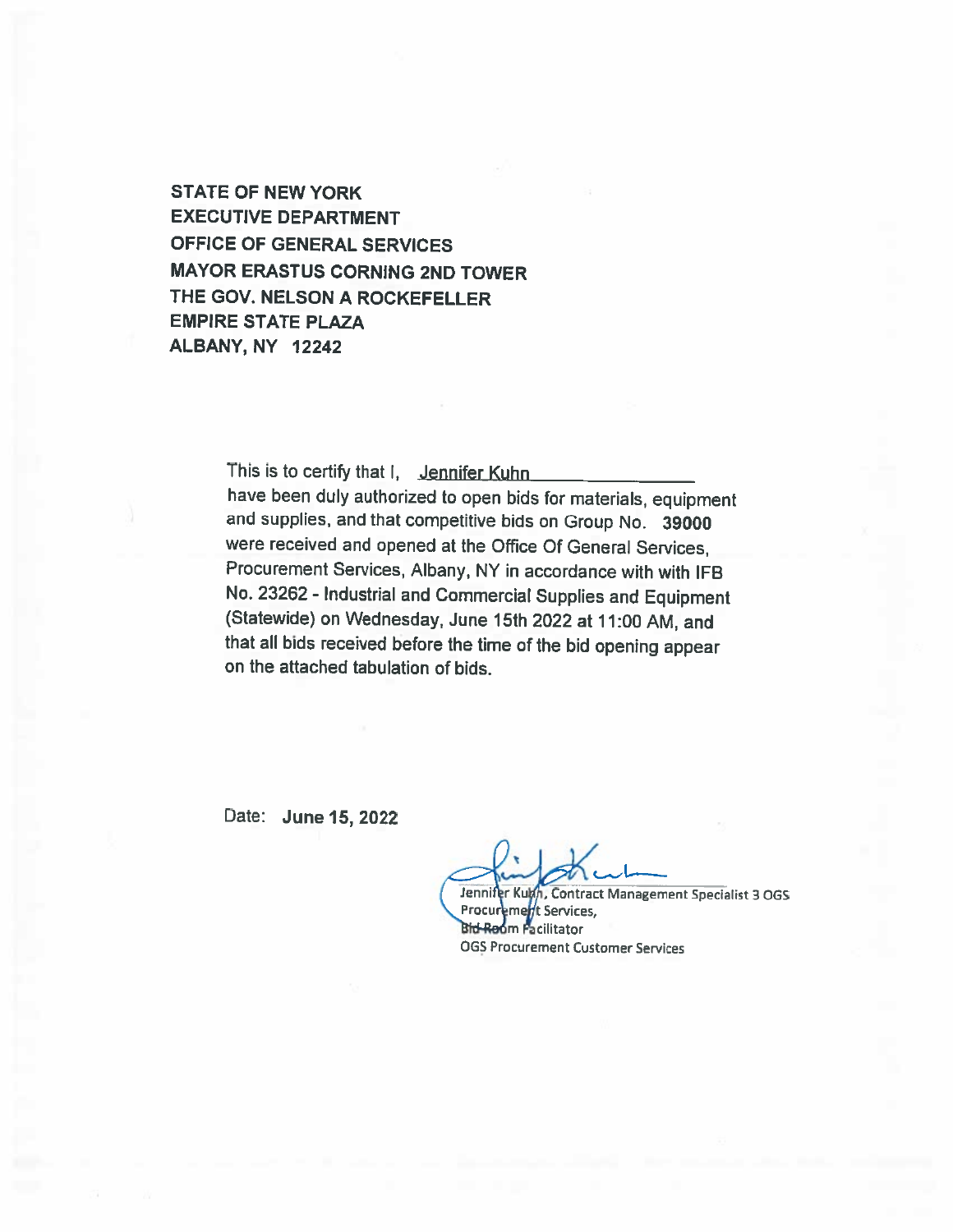## PROCUREMENT SERVICES GROUP BID LIST SUMMARY

|                                                                                                                                                          | <b>PROCUREMENT SERVICES GROUP</b><br><b>BID LIST SUMMARY</b>                      |                                                           |  |  |  |
|----------------------------------------------------------------------------------------------------------------------------------------------------------|-----------------------------------------------------------------------------------|-----------------------------------------------------------|--|--|--|
|                                                                                                                                                          | List of Bidders For Group: 39000 - Industrial & Commercial Supplies and Equipment |                                                           |  |  |  |
| <b>IFB 23262</b><br><b>Bid Number:</b><br><b>Bids Were Opened:</b><br>June 15, 2022<br><b>Bid Room Facilitator:</b><br>Jennifer Kuhn<br><b>Visitors:</b> | Time: 11:00:00 AM                                                                 | Team #:                                                   |  |  |  |
|                                                                                                                                                          | <b>BIDDERS</b>                                                                    |                                                           |  |  |  |
| <b>Bejian Century Supply</b><br>dba Johnstone Supply<br>141560272                                                                                        | 2600 6th Ave                                                                      | Troy NY 12180<br>gbejian@johnstonetroyny.com              |  |  |  |
| CO7 Technologies                                                                                                                                         | 2525 Louis A Amos                                                                 | Lachine, QC Canada H8T1C3<br>adufresne@co7tech.com        |  |  |  |
| CooperFriedman Electric Supply Co 315 Cranbury Half Acre Rd<br>Inc.<br>dba Cooper Electric Supply<br>210728076                                           |                                                                                   | Cranbury NJ 08512<br>govbids@cooper-electric.com          |  |  |  |
| F & F Industrial Equipment<br>Corporation                                                                                                                | 195 Tower Dr                                                                      | Middletown NY 10941<br>sales@ffie.com                     |  |  |  |
| 141634506<br>F. W. Webb Company<br>041952890                                                                                                             | 17 Erie Blvd                                                                      | Albany NY 12204<br>mikel@fwwebb.com                       |  |  |  |
| <b>Fastenal Company</b><br>410948415                                                                                                                     | 2001 Theurer Blvd                                                                 | Winona MN 55987<br>narfp@fastenal.com                     |  |  |  |
| <b>Fasteners Direct</b>                                                                                                                                  | 1720 Boulter Industrial Park                                                      | Webster NY 14580<br>sales@fastenersdirect.com             |  |  |  |
| 263916181<br>Global Equipment Company Inc.<br>dba Global Industrial<br>113584699                                                                         | 11 Harbor Park Dr                                                                 | Port Washington NY 11050<br>lborrero@globalindustrial.com |  |  |  |
| Hi-Line Electric Company, Inc.                                                                                                                           | 2121 Valley View Ln                                                               | Dallas TX 75234<br>hi-line@hi-line.com                    |  |  |  |
| dba Hi-Line, Inc.<br>751323144                                                                                                                           |                                                                                   |                                                           |  |  |  |